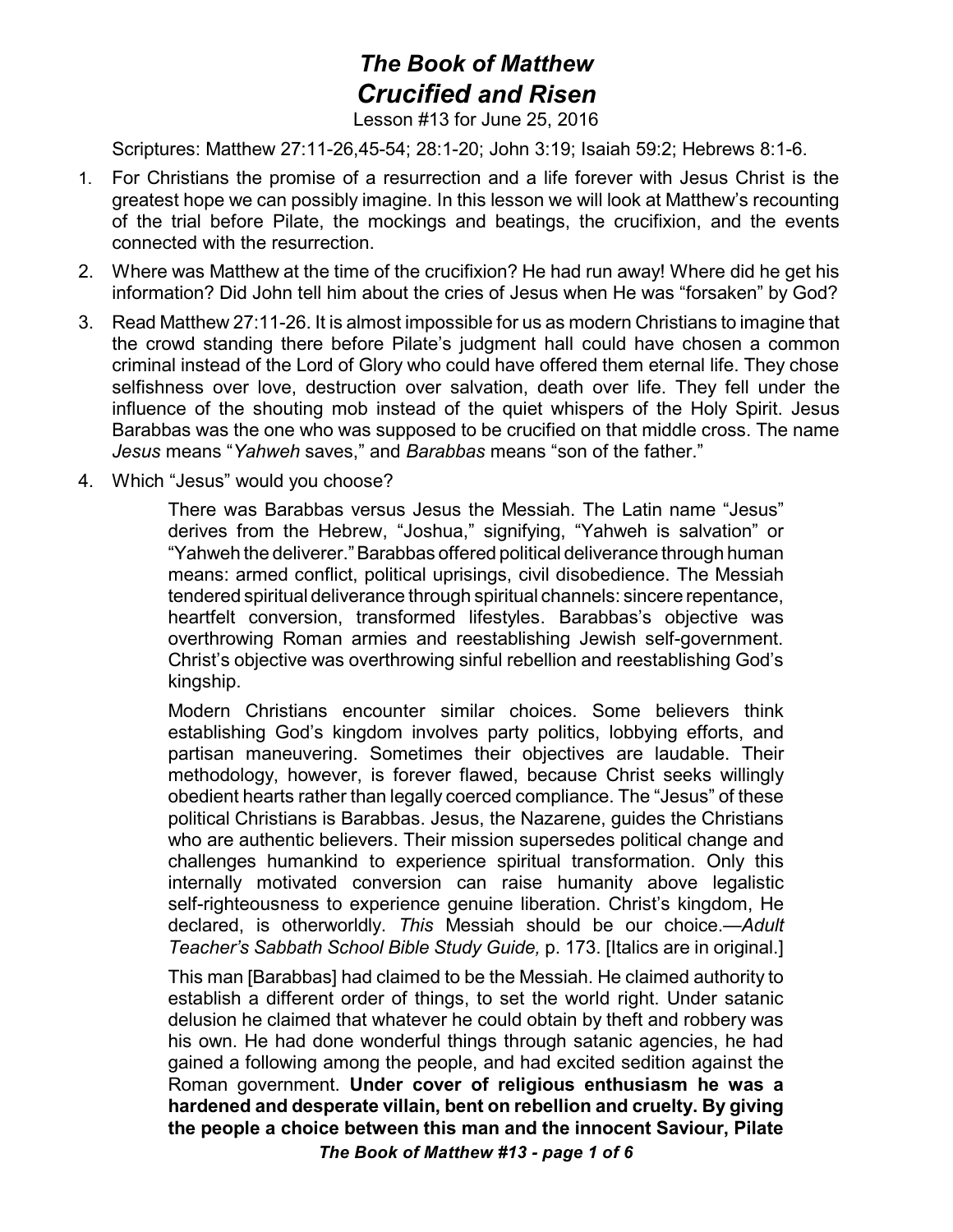**thought to arouse them to a sense of justice. He hoped to gain their sympathy for Jesus in opposition to the priests and rulers.**—Ellen G. White, *The Desire of Ages*, 733.1. [Bold type and content in brackets are added.]

- 5. Why did the Jewish leaders and most of the Jewish people reject Jesus? Why do people tend to prefer darkness over light? Can you see any of that kind of thinking in your behavior or in your own experience? How did this tendency toward evil get started? Did it start right in the Garden of Eden with Adam blaming Eve and Eve blaming the snake? Has that tendency grown even stronger over the years as we continue to sin?
- 6. Read Matthew 27:45-46. What are we supposed to understand from Jesus's cry on the cross? Crucified at 9 a.m., Jesus died about 3 p.m., the time of the evening sacrifice.
- 7. Jesus took upon Himself the results of sin which come from separation from the Source of life, God Himself. (Isaiah 59:2 and Romans 6:23) From the time of Jesus's birth, the Father had always been close to Him. Then, Jesus felt the terrible consequences of the Father's withdrawal–His "wrath." What He felt is exactly what sinners will feel in the final destruction of sin and sinners. It is called the second death.

The wrath of God against sin, the terrible manifestation of His displeasure because of iniquity, filled the soul of His Son with consternation. All His life Christ had been publishing to a fallen world the good news of the Father's mercy and pardoning love. Salvation for the chief of sinners was His theme. But now with the terrible weight of guilt He bears, He cannot see the Father's reconciling face. **The withdrawal of the divine countenance from the Saviour in this hour of supreme anguish pierced His heart with a sorrow that can never be fully understood by man. So great was this agony that His physical pain was hardly felt.** *Ibid*. 753.1. [Bold type is added.]

- 8. What was happening at the cross? In order to demonstrate the terrible and deadly consequences of sin, the Son and the Father agreed before our world was created to show us in this ultimate demonstration what happens when a human being separates from the Source of life. Jesus allowed Himself to be separated from His Father. That experience was so horrific and terrible that when it came to a conclusion, Jesus died.
- 9. There was no pretending there. The wrath of God, i.e., *His turning away in loving disappointment from those who do not want Him anyway, thus leaving them to the inevitable and awful consequence of their own rebellious choices* was being demonstrated by Jesus. Jesus, of course, was not a sinner; but, He agreed to be treated as a sinner to teach us that very important lesson about sin. Why was that necessary? Did the Father require it? Was the Father angry? What do we mean when we say that "our transgressions fell upon Him"? Did Jesus pay the price for our sins? If so, to whom was it paid? What is the ransom? Does God owe anything to the Devil?
- 10. Jesus fully understood what a close relationship to the Father could mean to a human being. Losing that relationship was so awful–as we noted above–that when He felt His relationship breaking up because of sin, it caused His death. Neither the Jews nor the Romans actually killed Jesus; He died of sin. Certainly, that is beyond the understanding of any human being at that point in history. It was the worst kind of pain. The only solution available to us to avoid that kind of pain is "by beholding we become changed." (*GC* 555.1) By studying and worshiping the life and character of Jesus Christ, we can allow the Holy Spirit the opportunity to enter our lives and transform us into His likeness.

Merely to hear or to read the word is not enough. He who desires to be

## *The Book of Matthew #13 - page 2 of 6*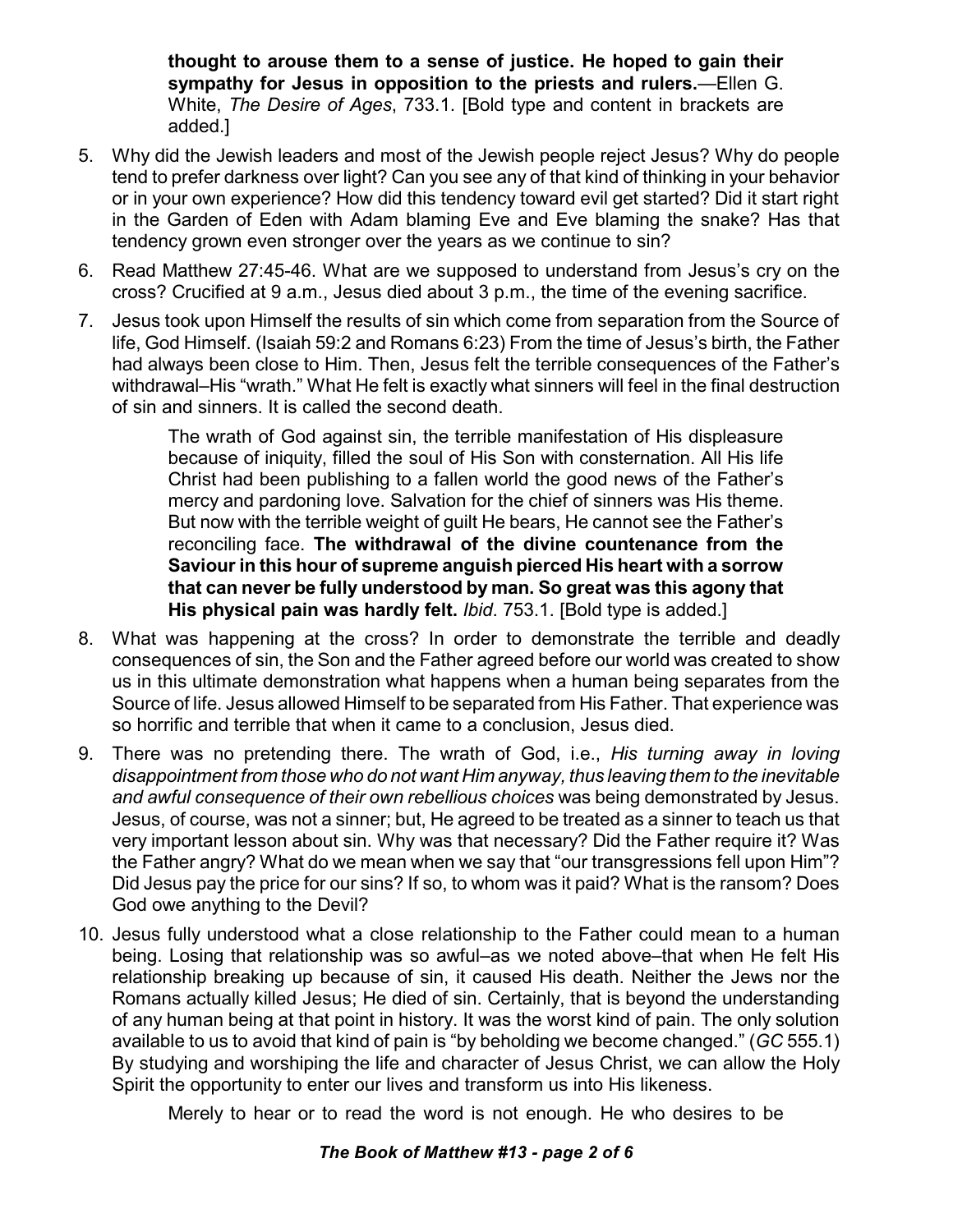profited by the Scriptures must meditate [60] upon the truth that has been presented to him. By earnest attention and prayerful thought he must learn the meaning of the words of truth, and drink deep of the spirit of the holy oracles.

God bids us fill the mind with great thoughts, pure thoughts. He desires us to meditate upon His love and mercy, to study His wonderful work in the great plan of redemption. Then clearer and still clearer will be our perception of truth, higher, holier, our desire for purity of heart and clearness of thought. The soul dwelling in the pure atmosphere of holy thought will be transformed by communion with God through the study of the Scriptures.—Ellen G. White, *Christ's Object Lessons* 59.5-60.1.

11. Read Matthew 27:49-54. Each of the Gospel writers spent a very significant portion of his Gospel talking about the final events in the life of Jesus. However, Matthew is the only one who talked about the fact that at the time of Jesus's death, an earthquake occurred and graves were thrown open. At the time of His resurrection, a group of saints rose to everlasting life and went to heaven with Him.

> As Christ arose, He brought from the grave a multitude of captives. **The earthquake at His death had rent open their graves, and when He arose, they came forth with Him.** They were those who had been co-laborers with God, and who at the cost of their lives had borne testimony to the truth. Now they were to be witnesses for Him who had raised them from the dead.

> During His ministry, Jesus had raised the dead to life. He had raised the son of the widow of Nain, and the ruler's daughter and Lazarus. But these were not clothed with immortality. After they were raised, they were still subject to death. **But those who came forth from the grave at Christ's resurrection were raised to everlasting life. They ascended with Him as trophies of His victory over death and the grave.**—Ellen G. White, *The Desire of Ages* 786.1-2.

> The voice that cried from the cross, "It is finished," was heard among the dead. It pierced the walls of sepulchers, and summoned the sleepers to arise. Thus will it be when the voice of Christ shall be heard from heaven. That voice will penetrate the graves and unbar the tombs, and the dead in Christ shall arise. **At the Saviour's resurrection a few graves were opened, but at His second coming all the precious dead shall hear His voice, and shall come forth to glorious, immortal life.**—*Ibid*. 787.2. [Bold type is added.] See also *EW* 184-5,189,208; *1SM* 304-7.

12. Read Matthew 27:51-53. It was apparent to all that the most holy place was empty.

When the loud cry, "It is finished," came from the lips of Christ, the priests were officiating in the temple. It was the hour of the evening sacrifice. The lamb representing Christ had been brought to be slain. Clothed in his significant and beautiful dress, the priest stood with lifted knife, as did Abraham when he was about to slay his son. With intense interest the people were looking on. But the earth trembles and quakes; [757] for the Lord Himself draws near. With a rending noise the inner veil of the temple is torn from top to bottom by an unseen hand, throwing open to the gaze of the multitude a place once filled with the presence of God. In this place the Shekinah had dwelt. Here God had manifested His glory above the mercy seat. No one but the high priest ever lifted the veil separating this apartment

*The Book of Matthew #13 - page 3 of 6*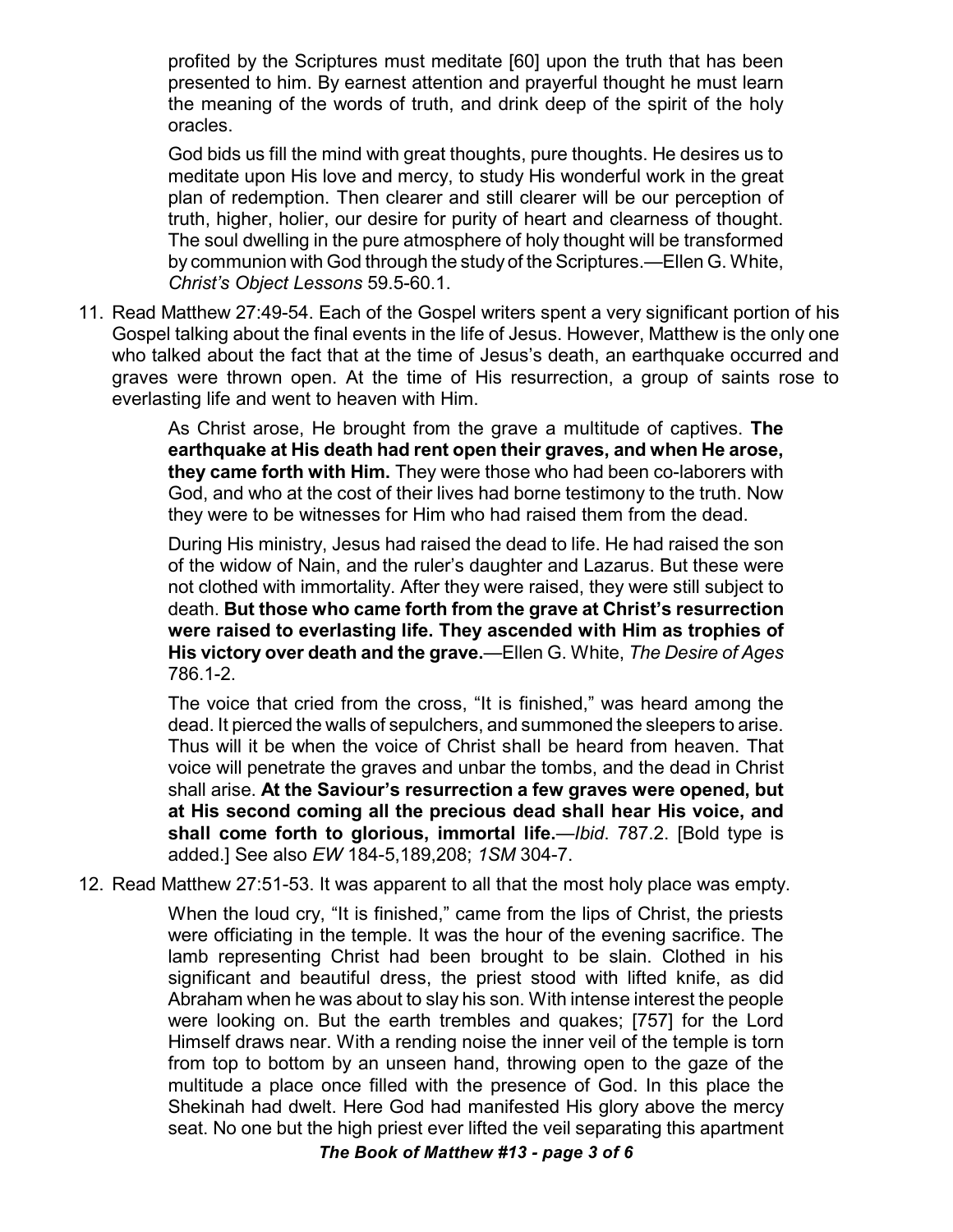from the rest of the temple. He entered in once a year to make an atonement for the sins of the people. But lo, this veil is rent in twain. The most holy place of the earthly sanctuary is no longer sacred.—*Ibid*. 756.5-757.0.

- 13. Read Hebrews 8:1-13. What do these verses suggest to us about the old earthly sanctuary system? If you read Hebrews 9 and 10, it suggests that all those animal sacrifices accomplished essentially nothing. So, what does the blood of Christ accomplish that the blood of all those animals could not accomplish? Is it the blood itself that is significant? Or, does it have to do more with the meaning of His death?
- 14. Paul seemed to suggest that the death of Jesus somehow takes away our sins. How does that actually work? Did He take away our sins at the time of His crucifixion? If so, do we believe that He actually took away our sins before we committed them? How could that be? Or, did He "deal with" sin–all aspects of sin at one time–by proving that Satan was completely wrong in all of his accusations against God and, thus, that all of his claims were false. Does the life and death of Jesus demonstrate that sin is always self-destructive?
- 15. Are those who live a Christian life really to be pitied? In Paul's day, those who were Christians were always at risk of death; but, today, Christians live better lives than others.
- 16. What evidence is there outside of Scripture that Jesus actually existed and died on a cross? After Nero burned a large portion of Rome, he accused Christians of causing the fire.

Nero fastened the guilt of starting the blaze [in Rome] and inflicted the most exquisite tortures on a class hated for their abominations, called Christians [Chrestians] by the populace. *Christus*, from whom the name had its origin, suffered the extreme penalty during the reign of Tiberius at the hands of one of our procurators, Pontius Pilatus, and a most mischievous superstition, thus checked for the moment, again broke out not only in Judaea, the first source of the evil, but even in Rome, where all things hideous and shameful from every part of the world find their centre and become popular. (Tacitus, *Annals* 15:44) (as quoted at [http://www.causeofJesusdeath.com/jesus-in-secular](http://www.causeofJesusdeath.com/jesus-in-secular-history)[history](http://www.causeofJesusdeath.com/jesus-in-secular-history) on April 14, 2016) [Content in brackets in first line is added.]

17. In a book on the history of Roman civilization and Christianity up to 325 A.D., Will Durrant on page 557 wrote:

> ….That a few simple men should in one generation have invented so powerful and appealing a personality, so lofty an ethic and so inspiring a vision of human brotherhood, would be a miracle far more incredible than anyrecorded in the Gospels. After two centuries of Higher Criticism the outline of the life, character, and teaching of Christ, remain reasonably clear, and constitute the most fascinating feature in the history of Western Man.

- 18. Among scholars there is probably little debate that a historical figure name Jesus lived, was condemned, and was crucified. But, is it really true that a majority of the world's population recognize that Jesus of Nazareth existed as a historical Person as the Sabbath School Bible *Study Guide* suggests? It is much more likely that the majority of people living in our world today know almost nothing about Jesus; many of them have never even heard His name. Some have only heard His name–or variations of it–as curses.
- 19. The challenging part of the story of Jesus is the resurrection. The idea that Someone could raise Himself from the dead–let alone be beaten and tortured then crucified and only portions of three days later rise to life–is something absolutely startling. Yet, without this belief, namely, that the crucified Jesus was also the risen Christ, Christianity falls apart. (1

## *The Book of Matthew #13 - page 4 of 6*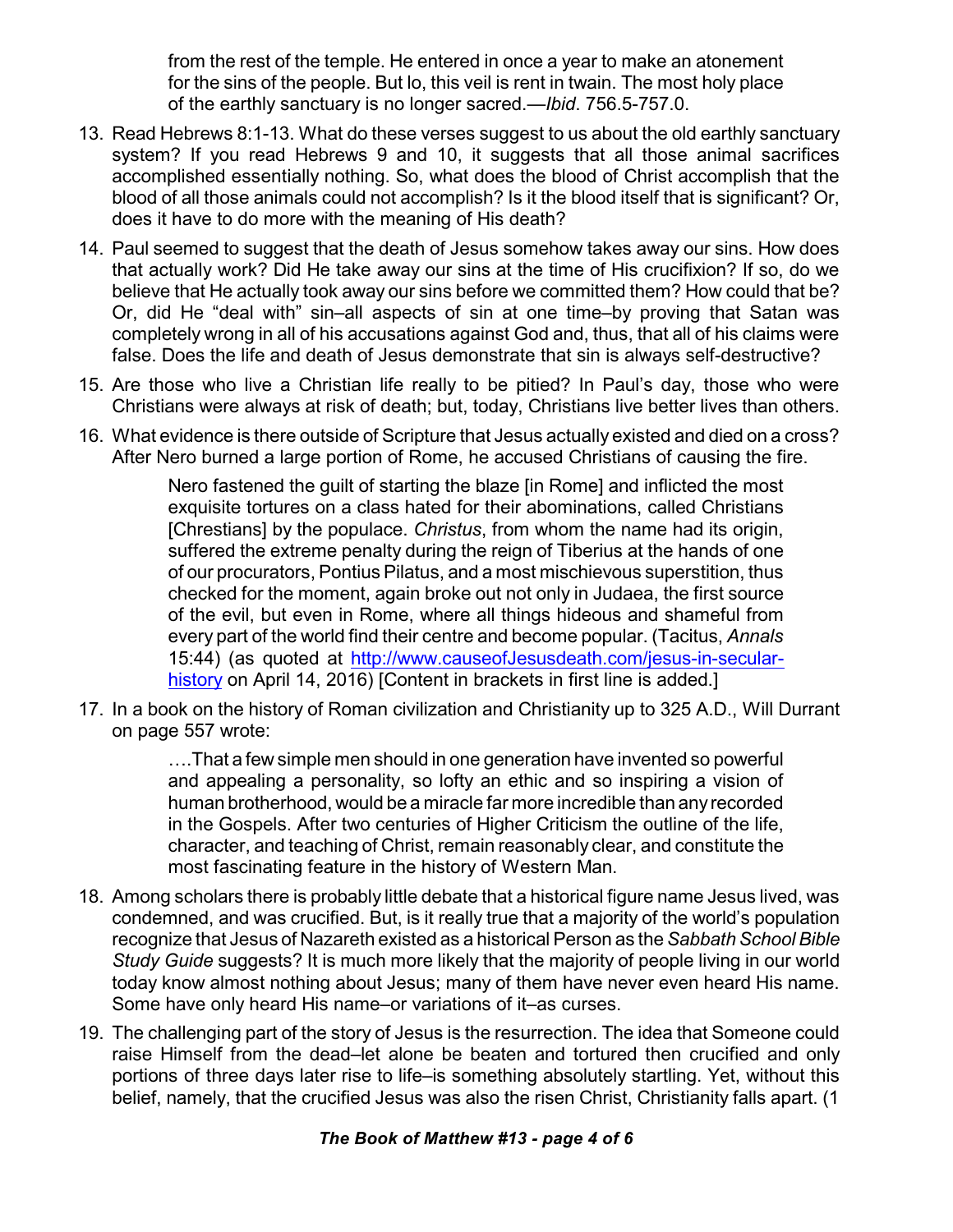Corinthians 15:14,19)

- 20. There are really only two choices when we are faced with the story of the resurrection of Jesus. It is either a made-up story–some kind of propaganda perpetrated by a few lonely followers of Jesus to try to keep His memory alive–or, it is a firsthand account of an absolutely unique event impacting every human being living on this earth and every creature throughout the universe.
- 21. Read Matthew 28:1-15. How do you understand the experience of those women? When we compare the Gospels, we discover that the disciples did not believe their words. What are we supposed to learn from that? Jesus did tell them to pass the word to His disciples to go to Galilee where He would meet them. The great good news that He had to share with the women and with His disciples was that His resurrection is a promise to us.
- 22. Read Matthew 28:16-20. Compare Daniel 7:13-14. What does it mean to suggest that all authority is given to Jesus to rule the universe for eternity? How seriously should we take the command of Jesus in Matthew 28:19-20?

**The Saviour's commission to the disciples included all the believers. It includes all believers in Christ to the end of time. It is a fatal mistake to suppose that the work of saving souls depends alone on the ordained minister.** All to whom the heavenly inspiration has come are put in trust with the gospel. All who receive the life of Christ are ordained to work for the salvation of their fellow men. For this work the church was established, and all who take upon themselves its sacred vows are thereby pledged to be co-workers with Christ.—Ellen G. White, *The Desire of Ages* 822.2. [Bold type is added.]

- 23. If every one of us is supposed to be His coworker, what does Jesus intend for us to do?
- 24. Why do you suppose that none of the Gospel writers dedicated any significant space to discussing the meaning of the cross? Paul made a brief attempt in Romans 3; but, those verses have also been misunderstood. What does the resurrection of Christ mean to you personally? If the disciples knew that Jesus was not really raised and they were just perpetrating a lie, don't you think at least one of them would have "spilled the beans" and admitted the truth before he died?
- 25. When discussing the death of Jesus, many Christians apply the term *substitutionary*. What does *substitutionary* mean when referring to the death of Jesus? He took my place?
- 26. How did Christ's resurrection qualify Him for all authority? Would you agree that by winning the great controversy, Jesus Christ has earned the right to be crowned as King forever and ever. (Philippians 2:5-11) How are we supposed to be involved in finishing the great controversy?

It is the privilege of every Christian not only to look for but to hasten the coming of our Lord Jesus Christ, (2 Peter 3:12, margin). Were all who profess His name bearing fruit to His glory, how quickly the whole world would be sown with the seed of the gospel. Quickly the last great harvest would be ripened, and Christ would come to gather the precious grain.—Ellen G. White, *Christ's Object Lessons* 69.2.

- 27. The Bible makes it clear that Christ died for our sins. Who is involved? Are we in any way responsible for the fact that Jesus was "forsaken" by the Father?
- 28. The Bible study guide suggests that as humans we exist for one purpose: To glorify "the